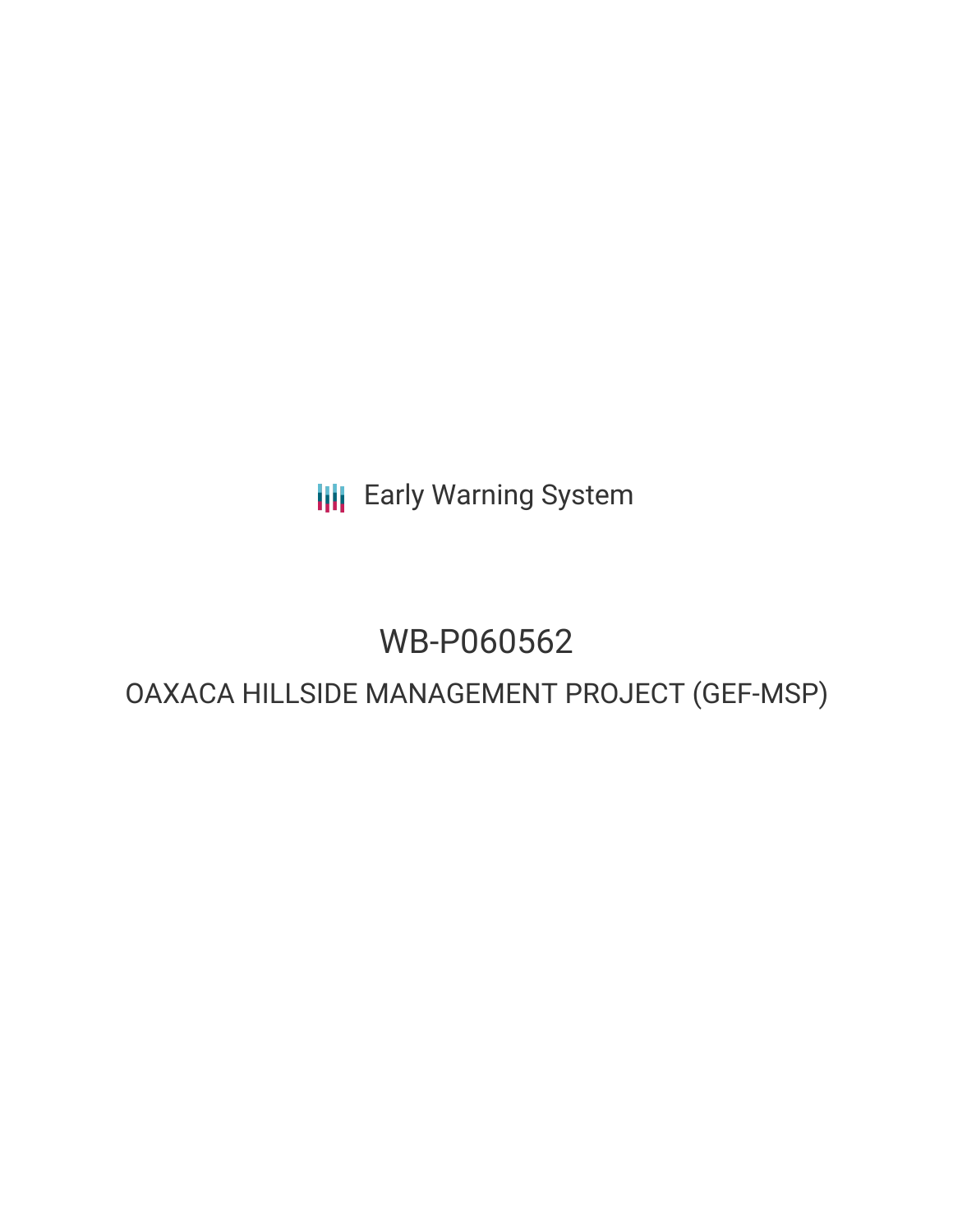

## **Quick Facts**

| <b>Countries</b>              | Mexico          |
|-------------------------------|-----------------|
| <b>Financial Institutions</b> | World Bank (WB) |
| <b>Bank Risk Rating</b>       | C.              |
| <b>Borrower</b>               | Not informed    |
| <b>Sectors</b>                | Infrastructure  |
|                               |                 |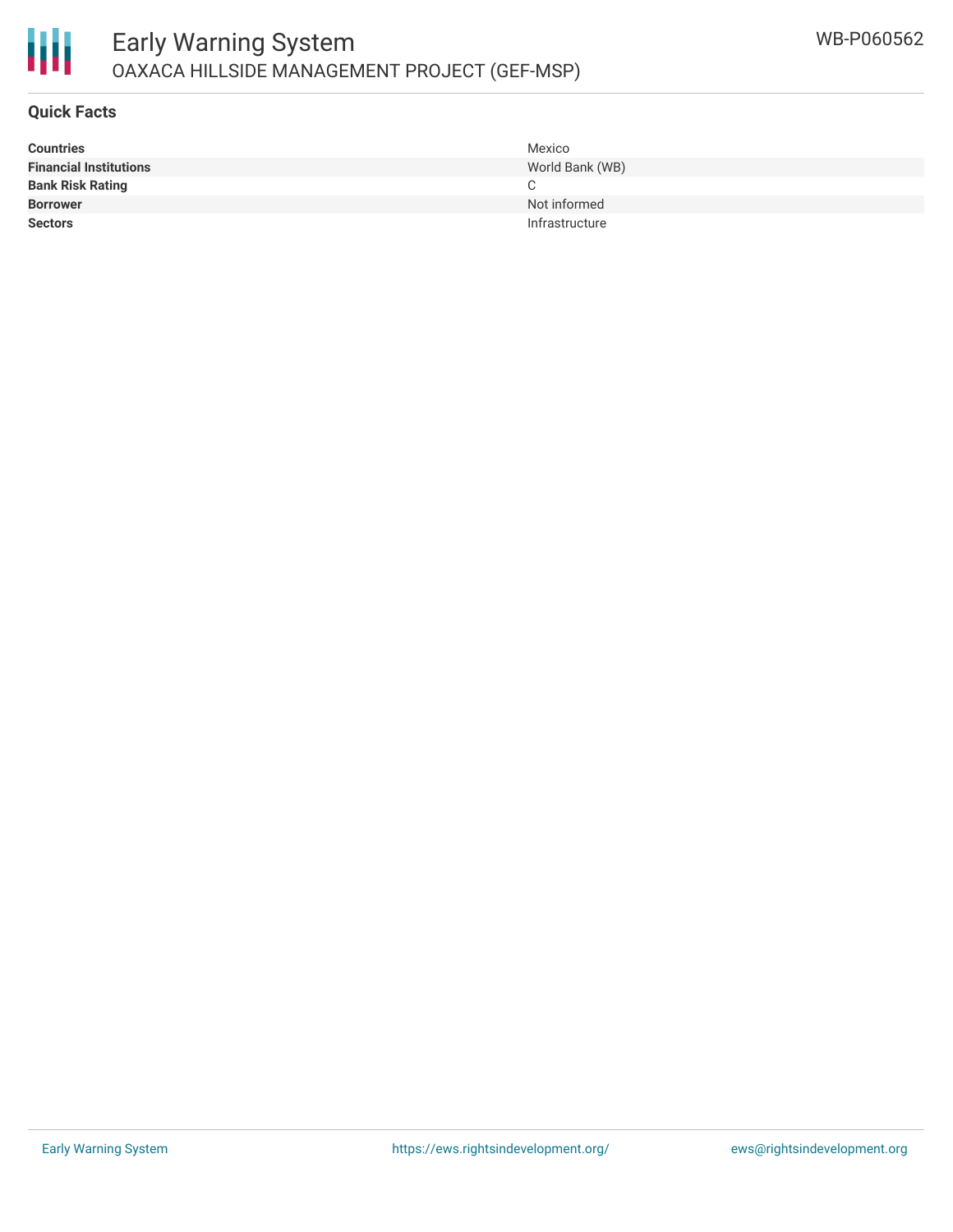

# **Project Description**

There was no information at the time of the snapshot.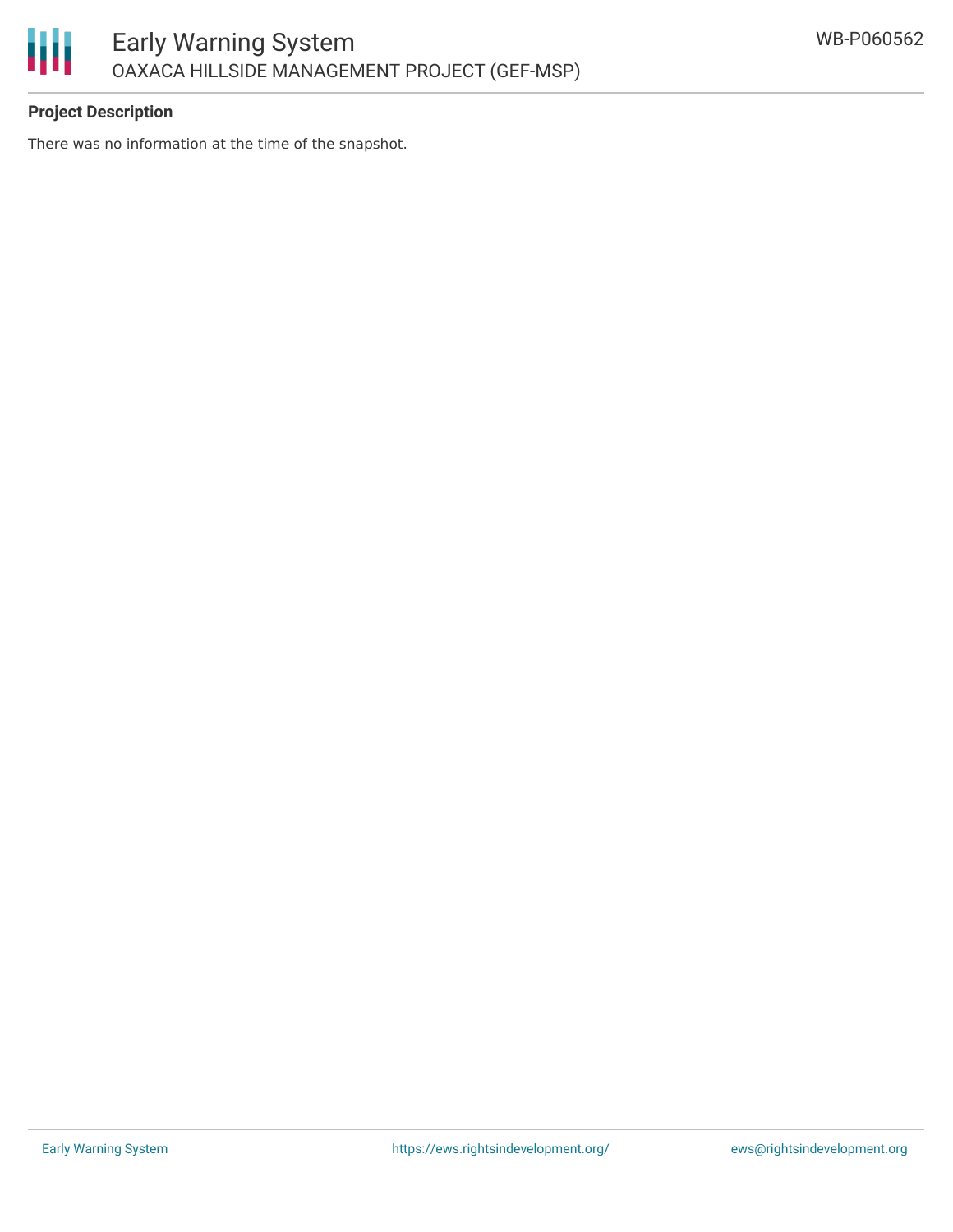

## **Investment Description**

World Bank (WB)

There was no information at the time of the snapshot.